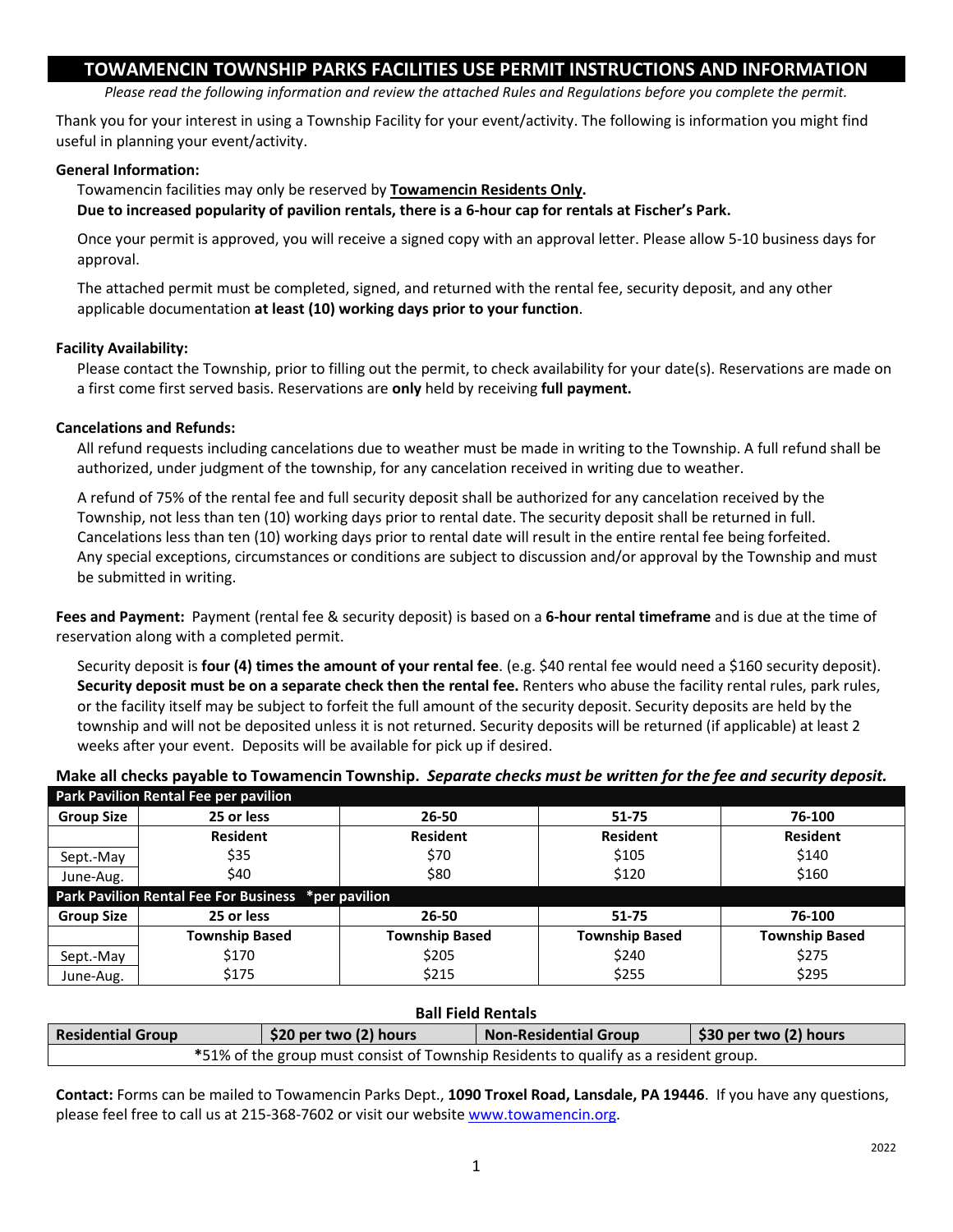|                                                                              | <b>Towamencin Township Parks Facilities Use Permit</b>                        |       |                     |                     |      |
|------------------------------------------------------------------------------|-------------------------------------------------------------------------------|-------|---------------------|---------------------|------|
|                                                                              | <b>Input your information – all correspondence will be sent to this user.</b> |       |                     |                     |      |
| <b>Application Date:</b>                                                     |                                                                               |       |                     | <b>Rental Date:</b> |      |
| Purpose of Use:                                                              |                                                                               |       |                     | <b>Rental Time:</b> | to   |
|                                                                              | Estimated # of Guests (Max of 100 per group):                                 |       |                     | Group Name:         |      |
| Name:                                                                        |                                                                               |       |                     |                     |      |
| Street:                                                                      |                                                                               | City: |                     |                     | Zip: |
| Phone:                                                                       | Email:                                                                        |       |                     |                     |      |
|                                                                              | Pavilion Rentals at Fischer's Park have a 6-hour maximum                      |       |                     |                     |      |
| <b>Please select your facility</b>                                           | indicates pavilion capacity                                                   |       |                     |                     |      |
| <b>Fischer's Park</b> – pavilion locations can be found on the map on page 6 |                                                                               |       | <b>Bustard Park</b> |                     |      |

| <b>Bull Pen Pavilion (100)</b>                              |  | Creek side Pavilion(50) *   |                                              | Pavilion (75) |  | Field: |  |
|-------------------------------------------------------------|--|-----------------------------|----------------------------------------------|---------------|--|--------|--|
| <b>Beck's Pavilion (75)</b>                                 |  | Carriage House (50) *       |                                              |               |  |        |  |
| <b>Arneth Entertainment Center</b>                          |  | <b>Meadow View (40) NEW</b> | * indicates no electric hook-ups at pavilion |               |  |        |  |
|                                                             |  | Other:                      |                                              |               |  |        |  |
| * The Stable Pavilion is not available to rent at this time |  |                             |                                              |               |  |        |  |
| Butch Clemens General Purpose Field                         |  | <b>Other Field:</b>         |                                              |               |  |        |  |

#### **Sign and Date Agreement and Liability Waiver and Release**

The undersigned, individually, and on behalf of the above mentioned group, hereby release, agree, for myself, my heirs, executors, administrators, and assigns, forever remise, release and discharge Towamencin Township, its directors, officers, members, agents, supervisors, and any other representative related to any and all park activities, and their heirs, executors, administrators, and assigns from any and all actions, causes of all actions, suits, debts, accounts, controversies, damages, claims and demands, whatsoever, which I or my legal representative may have or acquire against Towamencin Township or its directors, officers, members, agents, supervisors and any other representative related to the program, by reason of any loss resulting from personal injury or property damage, which may occur during, in connection with or by reason of my use and attendance on any portion of a Towamencin Park.

I agree that Towamencin Township shall have the right, at its discretion, to enforce rules of conduct and/or terminate my participation and/or use of the Park and its facilities for failure to act in conformance thereof, or for actions or conduct detrimental to or incompatible with the welfare, comfort, harmony or interest of the group or the Park as a whole.

I hereby grant Towamencin Township and any of the directors, supervisors, officers, members, agents and other representatives full authority to take whatever action, in their discretion, is determined to be necessary regarding my health, safety and welfare, and I fully release Towamencin Twp and any of the directors, supervisors, officers, members, agents and other representatives from any liability for such actions, as set forth herein.

PLEASE NOTE: If you are having your event catered the Township requires a copy of that organization's or company's liability insurance be attached to your application. Recreational equipment (i.e. moon bounces, dunking booths, etc) is discouraged. Please see Liability Waiver and Release, pg 3.

| User Signature: the contract of the contract of the contract of the contract of the contract of the contract of the contract of the contract of the contract of the contract of the contract of the contract of the contract o |                                  | Date: the contract of the contract of the contract of the contract of the contract of the contract of the contract of the contract of the contract of the contract of the contract of the contract of the contract of the cont |       |  |  |  |  |
|--------------------------------------------------------------------------------------------------------------------------------------------------------------------------------------------------------------------------------|----------------------------------|--------------------------------------------------------------------------------------------------------------------------------------------------------------------------------------------------------------------------------|-------|--|--|--|--|
|                                                                                                                                                                                                                                | <b>Towamencin Administration</b> | Date: __ <b>________</b>                                                                                                                                                                                                       |       |  |  |  |  |
| *** TOWNSHIP USE ONLY ***                                                                                                                                                                                                      |                                  |                                                                                                                                                                                                                                |       |  |  |  |  |
| <b>Rental Fee:</b>                                                                                                                                                                                                             | Check $#$ :                      |                                                                                                                                                                                                                                |       |  |  |  |  |
| Security Deposit:                                                                                                                                                                                                              | Check $#:$                       | Security Deposit Returned:                                                                                                                                                                                                     | Date: |  |  |  |  |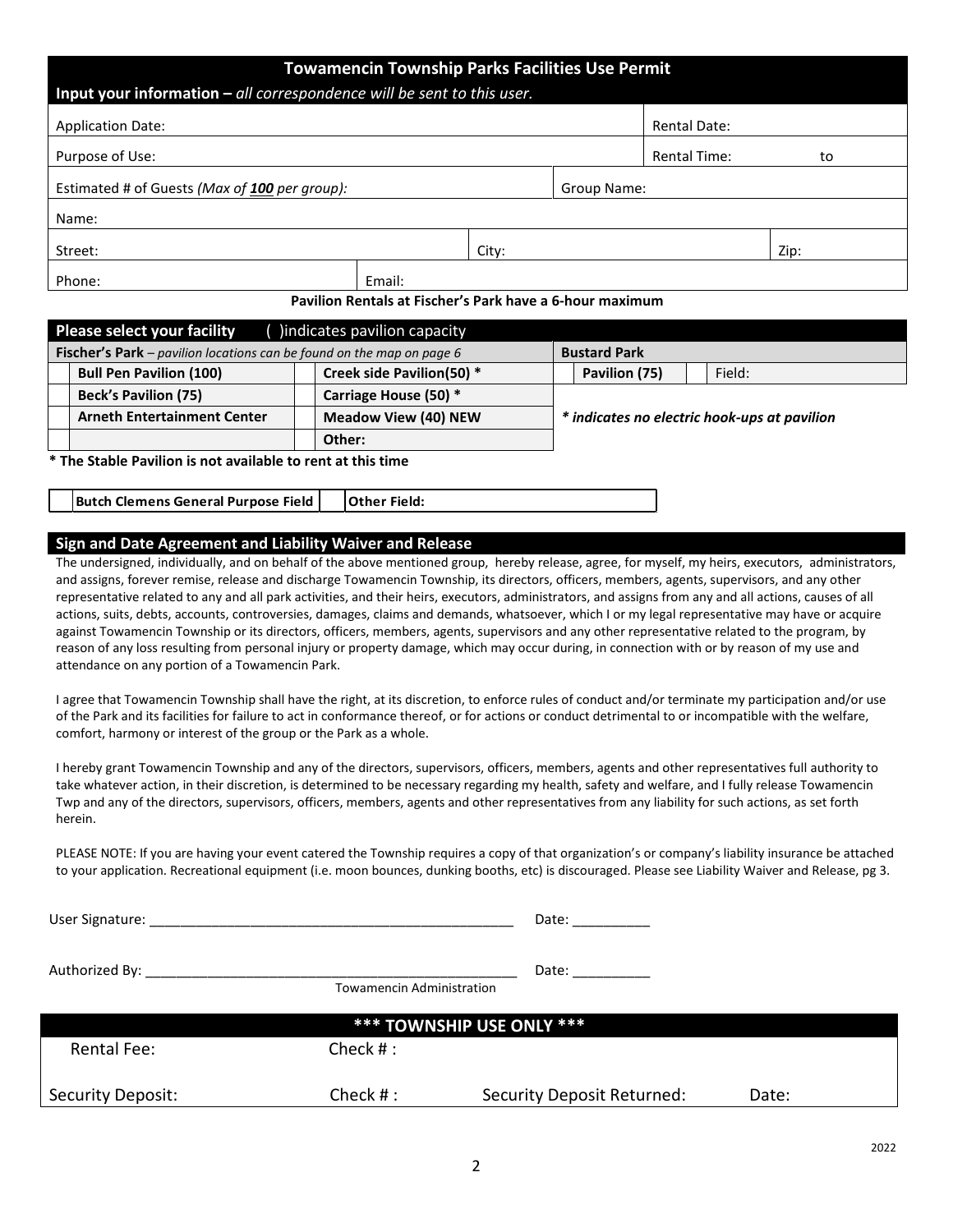# **LIABILITY WAIVER AND RELEASE**

The undersigned, individually, and on behalf of The Computer of Group Name) hereby release, agree, for myself, my heirs, executors, administrators, and assigns, forever remise, release and discharge Towamencin Township, its directors, officers, members, agents, supervisors, and any other representative related to any and all park activities, and their heirs, executors, administrators, and assigns from any and all actions, causes of all actions, suits, debts, accounts, controversies, damages, claims and demands, whatsoever, which I or my legal representative may have or acquire against Towamencin Township or its directors, officers, members, agents, supervisors and any other representative related to the program, by reason of any loss resulting from personal injury or property damage, which may occur during, in connection with or by reason of my use and attendance on any portion of a Towamencin Park.

I agree that Towamencin Township shall have the right, at its discretion, to enforce rules of conduct and/or terminate my participation and/or use of the Park and its facilities for failure to act in conformance thereof, or for actions or conduct detrimental to or incompatible with the welfare, comfort, harmony or interest of the group or the Park as a whole.

I hereby grant Towamencin Township and any of the directors, supervisors, officers, members, agents and other representatives full authority to take whatever action, in their discretion, is determined to be necessary regarding my health, safety and welfare, and I fully release Towamencin Twp and any of the directors, supervisors, officers, members, agents and other representatives from any liability for such actions, as set forth herein.

(Signature of Applicant)

\_\_\_\_\_\_\_\_\_\_\_\_\_\_\_\_\_\_\_\_\_\_\_\_\_\_\_\_\_\_\_\_\_

\_\_\_\_\_\_\_\_\_\_\_\_\_\_\_\_\_\_\_\_\_\_\_\_\_\_\_\_\_\_\_\_\_

Date

PLEASE NOTE: If you are having your events catered, the Township requires a copy of that organization's liability insurance be attached to your application.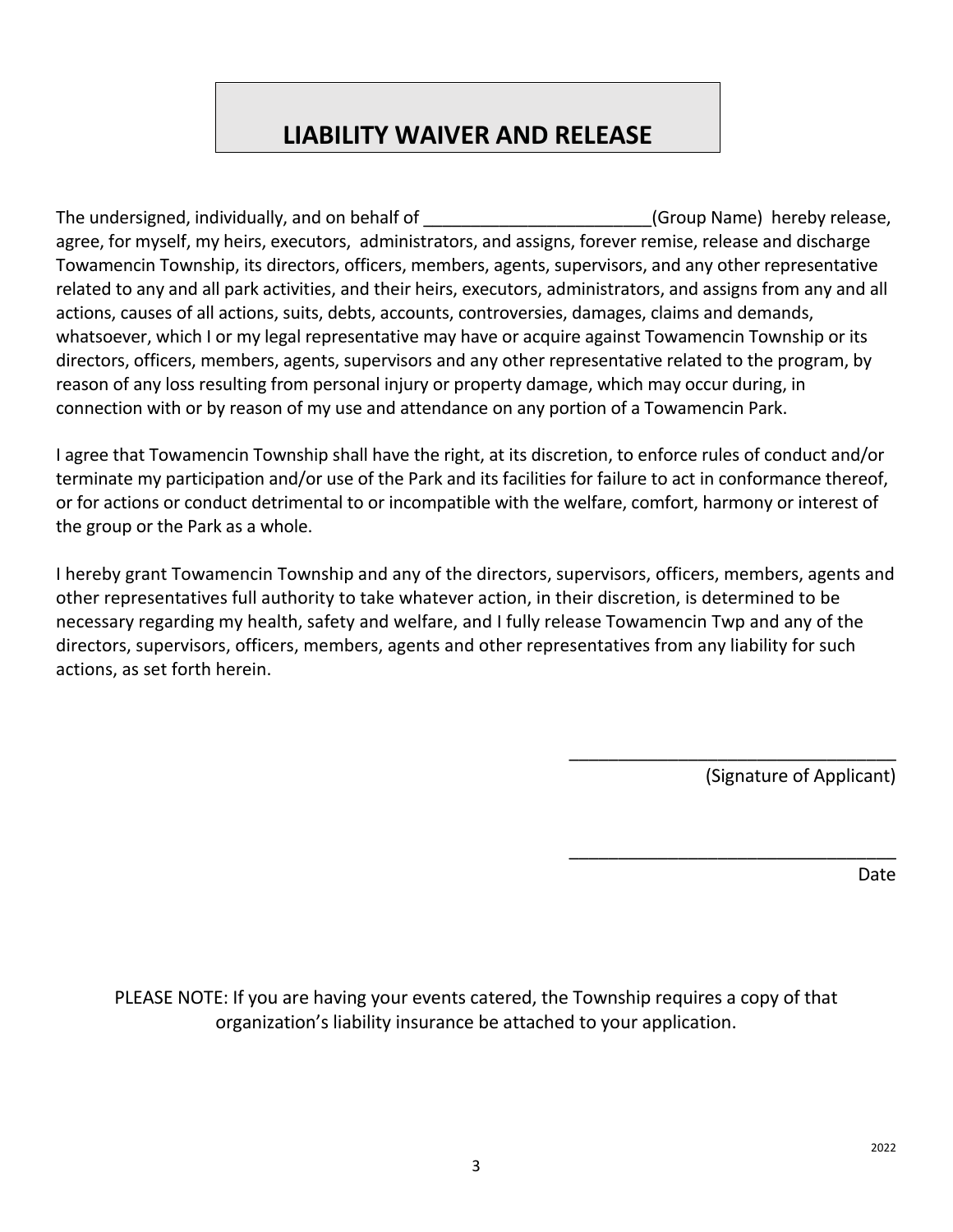# **PARK RULES AND REGULATIONS**

#### **All persons using park facilities in the Township of Towamencin shall abide by the following regulations:**

- 1. No group exceeding twenty-five (25) persons shall be allowed to use Township parks without a Parks Facilities Use Permit obtained from the Township Manager's Office.
- 2. The parks are open between the hours of 8 a.m. to dusk, except in those parks where other hours are posted.
- 3. The is a **6-hour rental maximum** for Fischer's Park pavilions.
- 4. Persons shall enter and leave a park by the entrances and exits provided for that purpose. Trail bollards may NOT be removed unless pre-approved.
- 5. Automobiles or other vehicles shall not be parked in any roadway or section of ground except in those areas designated for parking purposes, nor driven on any areas other than designated roads within the park. Failure to comply with these parking regulations will result in the forfeiture of the security deposit.
- 6. The washing, repair, or painting of any motor vehicle shall not be allowed in any park.
- 7. Intoxicating beverages shall not be possessed, sold, distributed, or consumed within a park.
- 8. No person shall be present in any Township park, open space or recreation area while under the influence of intoxicating beverages, drugs or any other controlled substances.
- 9. Disorderly conduct as defined in the statutes in the Commonwealth of Pennsylvania, Ordinance in the Township of Towamencin or in Common Law is prohibited.
- 10. Abusive, indecent or threatening language or any conduct that may annoy others shall not be allowed in the parks.
- 11. Unauthorized motor vehicles, whether licensed, or unlicensed, including motor bikes, motorcycles, mini-bikes, snowmobiles and any other motorized vehicles or cycles, are not permitted within the parks, open space or recreational areas.
- 12. No animals are allowed in the park or recreational areas unless attended and controlled by a leash. The individual in charge of an animal entering any park or recreational area is required to be in possession of proper implements for the gathering and disposing of animal feces. All feces will be collected immediately, not buried, but removed from the park or recreational area and placed in a trash receptacle or dumpster.
- 13. Defacing, injuring, displacing, removing or damaging any natural or artificial facility or appurtenance in the park shall not be permitted.
- 14. No persons shall scatter, drop, or leave litter in any portion of the park except in the receptacles provided for that purpose.
- 15. No person shall injure, deface, or destroy any notice, rules, or regulations for the use of a park posted or in any manner permanently fixed within the limits of same.
- 16. No one shall cut, injure, destroy, remove, disturb, interfere with or take any of the blossoms or fruit growing upon any tree, shrub, flower, or bush in a park.
- 17. Fires in parks shall only be allowed in designated areas where grills are provided. All fires are to be extinguished before leaving.
- 18. Groups or parties wishing to reserve a park facility shall apply for a permit prior to occupying such a facility. **Applications for a permit must be made at least ten (10) working days before the time the group or party desires to occupy the park** and a reservations fee must be paid according to the attached fee schedule to complete the reservation.
- 19. Use of township parks shall be restricted to persons who are residents of Towamencin Township or persons who are guests of the township residents, except for parks funded in part by federal or state grants.
- 20. Activities and games in the park shall take place in areas designated for such.
- 21. It shall be unlawful for any person or persons to bring into any park or any Township Open Space, or to discharge a weapon of any nature including firearms, air rifles, spring guns, bow and arrow, slingshots, BB guns or rifles or any other missiles or projectiles.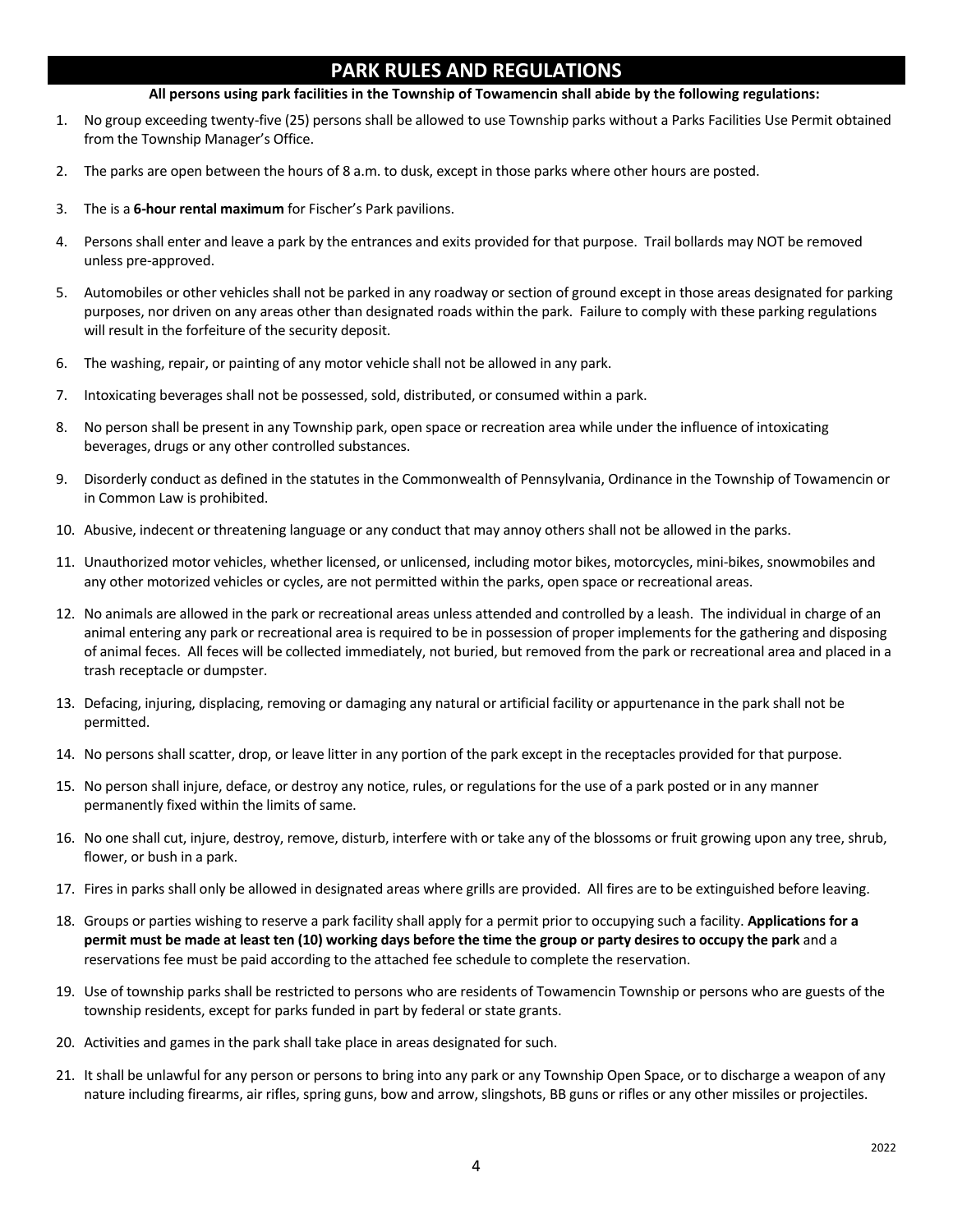- 22. It shall be unlawful to molest, annoy, strike, injure, maim, kill or destroy any animal life and/or animal habitat in the park.
- 23. No soliciting, posting of notices or advertisements, vending or any commercial activity is permitted in any township park except any concession as may be duly established by the Board of Township Supervisors.

# **FISCHER'S PARK PARKING REGULATIONS**

**Among the most pressing concerns of Towamencin Township, with regard to park rentals are vehicular parking arrangements and the potential for damage to the park and to the floodplain. All persons using the facilities at Fischer's Park shall abide by the following Towamencin Township Parking Regulations:** 

- Parking area accommodates 148 cars.
- In order to provide the general public with accessible parking spaces during events, no more than 50 spaces in parking area can be used for rental use(s).
- All groups renting park facilities shall identify any vehicles requiring access beyond designated parking areas (i.e., vendor trucks, bandstand flatbeds, etc.), needs to be approved by the Parks and Recreation Coordinator.
- No one shall park or drive in any area of the park where motor vehicles are restricted, unless they have express, written permission. (i.e., walking trails, grass areas, banks of creek, baseball field).
- Vehicles are *not* allowed to drive on the walking trails to drop-off or pick-up at the pavilions. This will only be permitted if the group has prior, written permission from the Township's Park & Recreation Department. Failure to comply with these regulations will result in the forfeiture of the security deposit.
- There is no parking permitted along any of the adjacent Township roads.
- Should there be no parking at Fischer's Park, please use the Bustard Park parking lot.
- *Failure to comply with the parking agreement will result in a loss of the security deposit.*